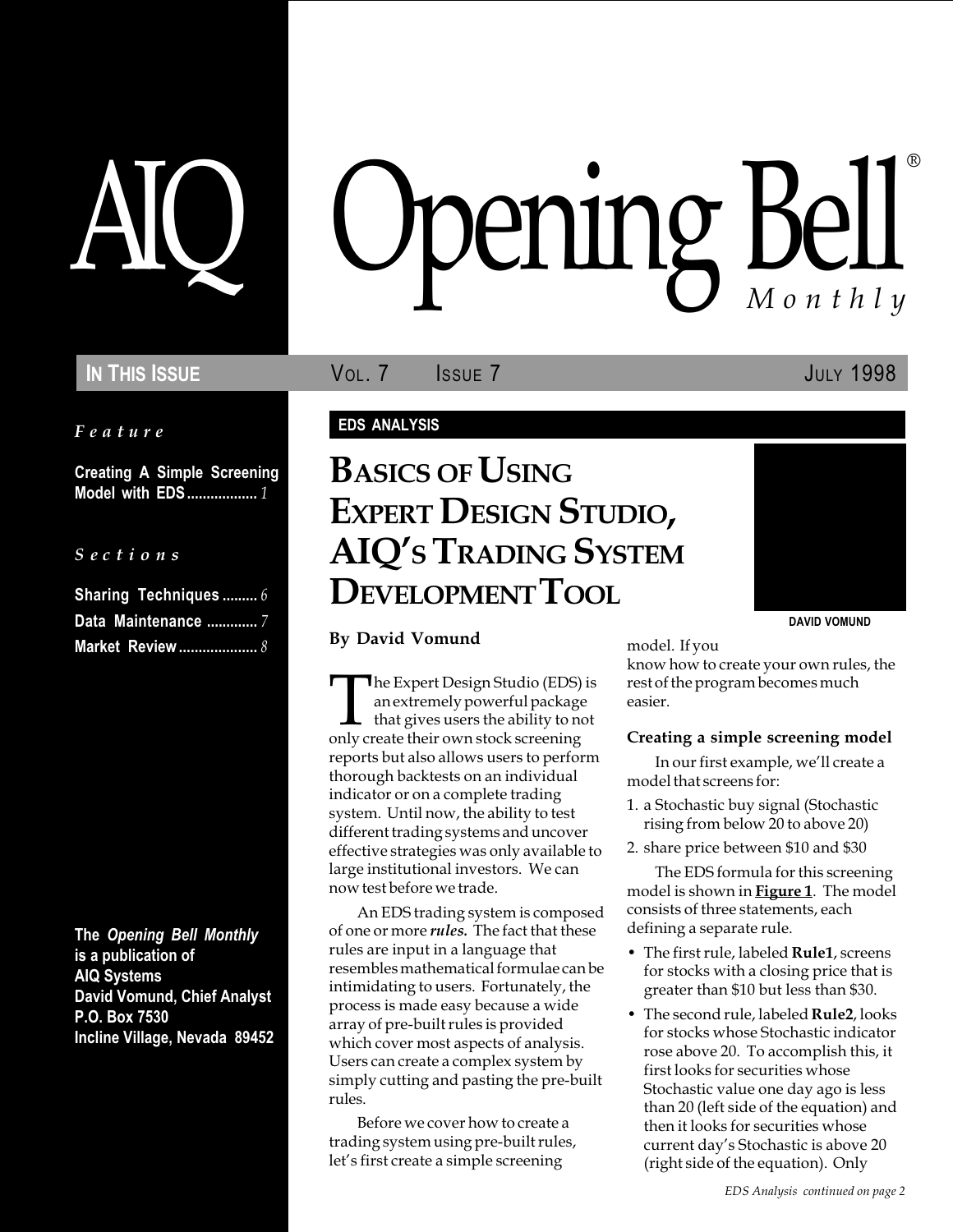### AIQ Opening Bell

| EDS ANALYSIS continued                                                                                                                                                                                              |                                                                                                                                                                       |                           |
|---------------------------------------------------------------------------------------------------------------------------------------------------------------------------------------------------------------------|-----------------------------------------------------------------------------------------------------------------------------------------------------------------------|---------------------------|
| those stocks for which the Stochas-<br>tic indicator rose above 20 will pass<br>Rule <sub>2</sub> .<br>• The final rule, which we called<br>Allworks, will screen for the stocks<br>that pass both Rule1 and Rule2. | system EDS - Expert Design Studio<br>Beport Very Help<br>旧曲<br>Бω<br>미터테죽대체<br>GB 이론<br>공 [1] 이 이 지퍼로.<br>08/01/98<br>$\left  \Gamma \right $<br><b>D</b> Rue Library | Figure 1                  |
| To create the rules in our model and save<br>them in an EDS file, follow these steps:                                                                                                                               | Rule1 if [close]>10 and [close]<30.<br>Rule2 if val([Stochastic].1)<20 and [Stochastic]>20.                                                                           |                           |
| • Open EDS and select New from the<br>File menu. A blank Rule Library<br>page will appear in the main EDS<br>window.                                                                                                | Allworks if Rule1 and Rule2.                                                                                                                                          |                           |
| • At the cursor, type in the three rules<br>exactly as they appear in Figure 1.                                                                                                                                     |                                                                                                                                                                       |                           |
| • Each rule begins with the rule name<br>(i.e., Rule1) and ends with a period.                                                                                                                                      |                                                                                                                                                                       |                           |
| • The rule name is always followed<br>by the word <i>if</i> .                                                                                                                                                       |                                                                                                                                                                       |                           |
| • The remaining characters (those<br>characters after the word if and<br>hoforo the neriod) comprise an                                                                                                             | For Help, peace F1                                                                                                                                                    | Ln 1, Cal 1<br><b>NUM</b> |

 After entering your three rules, select Save As from the File menu. In the Save As dialog box, enter a name for the file and click Save. Before saving the file, the EDS Rule Compiler checks each statement for errors and displays messages describing any errors that may be present. If no errors are found, the rules are compiled and the file is

Note: To see a list of available indicator names, select **Edit** from the menu bar and then choose **Builder**. The Rule Builder dialog box will appear. In box #1, Select Indicator Fields. A complete listing of the different indicators will

- The remaining characters aft before the period) comprise an expression that can be evaluated with either a True or False result. (This expression is called the  $Rule$ Body.)
- Characters enclosed within the "[]" brackets typically refer to an indicator or a component of the stock price. (When a rule is evaluated for a specific stock and date, the value of the indicator or price component on that date is used to evaluate the rule.)

### PLEASE SEND CORRESPONDENCE TO:

#### Opening Bell Monthly G.R. Barbor, Editor P.O. Box 7530 Incline Village, NV 89452

AIQ Opening Bell Monthly does not intend to make trading recommendations, nor do we publish, keep or claim any track records. It is designed as a serious tool to aid investors in their trading decisions through the use of AIQ software and an increased familiarity with technical indicators and trading strategies. AIQ reserves the right to use or edit submissions.

For subscription information, phone 1-800-332-2999 or 1-702-831-2999. © 1992-1998, AIQ Systems

created, the next step is to set up a Report that will list those stocks that pass our screening criteria. A separate

appear in box #2.

Creating a Report

saved.

Report with its own report tab can be created for any rule in a trading system. Since we are most interested in the stocks that pass the Allworks rule, the only report tab we need to create is one for the Allworks rule.

Now that our model has been

To create an Allworks report tab, proceed as follows:

- 1. From the menu bar, choose Report and then Insert. A dialog box will appear which lists the rules that have been created.
- 2. Highlight Allworks and click OK. An Allworks report tab will appear next to the Rule Library tab.

### Running a Report

Proceed as follows:

- 1. To run the Allworks Report, click on its tab.
- 2. Next, select Report from the menu bar and then choose Run Single.
- 3. A list of the ticker symbols that pass the Allworks rule for the date listed on the icon bar will begin to appear on the screen. To display a chart of any stock listed on the Allworks report, simply double click its ticker symbol.

### Enhancing the Report

The basic Report lists only the symbols of the tickers that pass the rule. EDS allows you to display additional information by adding columns to the report. For instance, we can list the Closing Price and Stochastic value next to the ticker symbols on the Allworks Report page.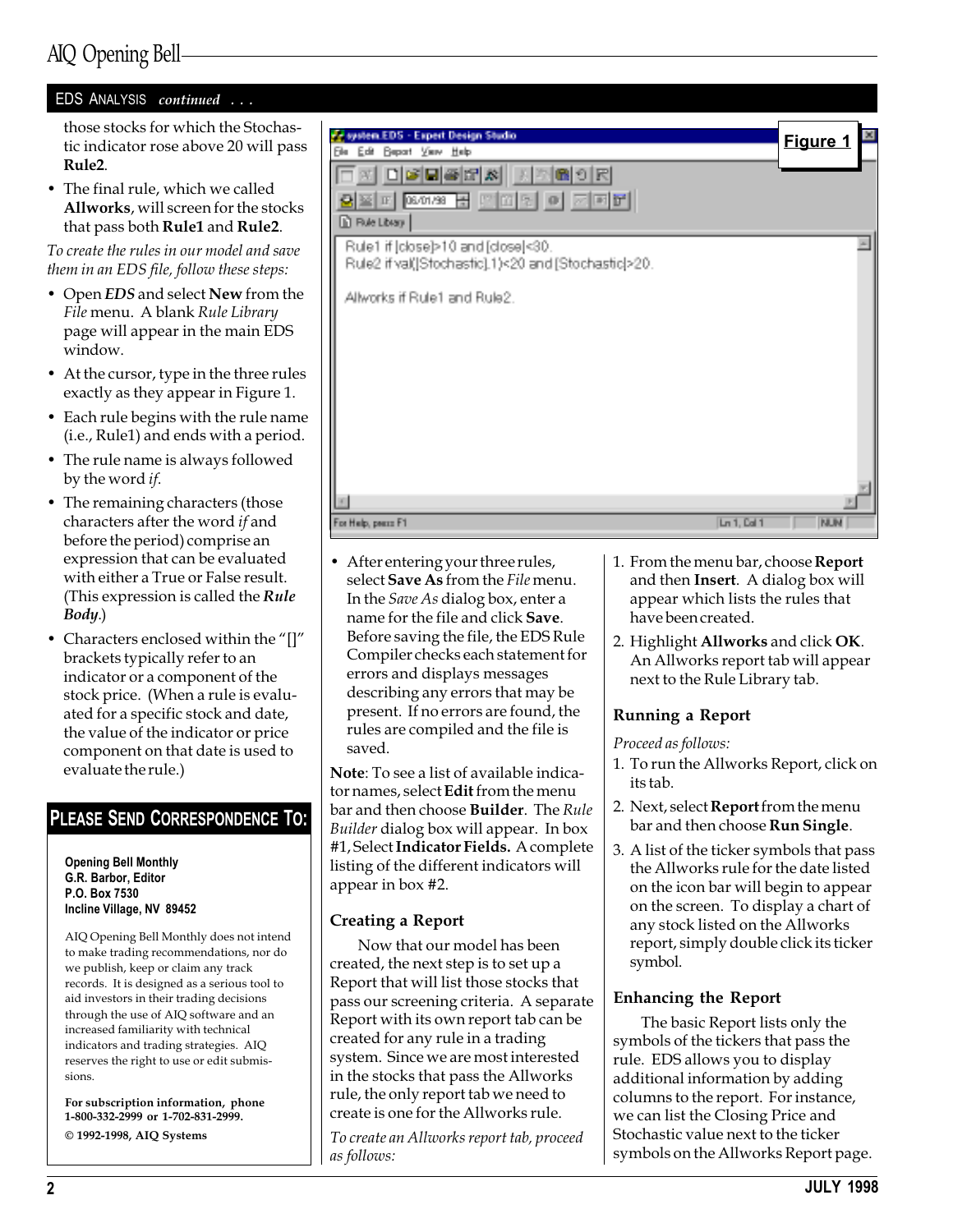### EDS ANALYSIS continued ...

To add columns to the report:

- 1. With the Allworks tab active, choose Report and then New Column. The Fields dialog box will appear.
- 2. From the Category box, select Indicator Fields. The Items box will now display an alphabetical list of all indicators.
- 3. From this list, select Close and Stochastic and click OK. The final report appears in **Figure 2**.

### Using Pre-Built Rules

The Expert Design Studio comes with a vast array of Pre-Built Rules and strategies. These pre-built routines will cover most every user's needs. These routines, which are accessed through the EDS Builder function (Edit submenu), allow you to create systems by simply cutting and pasting the Pre-Built Rules.

As an example, let's say we want to build a system that screens for stocks that just crossed above the 28 day Moving Average at the same time that the Velocity indicator is above zero and increasing.

To create a system using Pre-Built Rules, proceed as follows:

- 1. Our first step is to tell EDS we want to open a new file. To open a new file, select File from the menu bar and choose New.
- 2. Next we want to use the Builder function to select the appropriate Pre-Built Rules. From the menu bar, choose Edit and then Builder.
- 3. The Rule Builder dialog box that appears contains several boxes. From box #1, Select Category, choose Prebuilt Routines. (Prebuilt Routines are EDS rules that have been constructed for different technical indicators.)
- 4. The Items available for selection are listed in box #2. When an Item is selected, a description of that item appears in the text box immediately below boxes #1 and #2.
- 5. In order to build a rule for the 28-

|                              | We system EDS - Expert Design Studio |                | Figure 2                | Ø  |
|------------------------------|--------------------------------------|----------------|-------------------------|----|
| Film<br>旧曲                   | <b>Beport View Help</b>              |                |                         |    |
| œ.                           | 민준다<br>DS.                           | 爲              | Đ.                      |    |
| w<br>$\overline{\mathbf{F}}$ | laeun aa                             | 예이형            | $\bullet$ and $\bullet$ |    |
| <b>In Rue Library</b>        | <b>S</b> Alivoto                     |                |                         |    |
| <b>Symbol</b>                | Close                                | Stocharfic     |                         | æ. |
| prog                         | TORE                                 | <b>SSERI</b>   |                         |    |
| ADAC:                        | 20.00                                | 20.69          |                         |    |
| ADP                          | 21.63                                | 25.00          |                         |    |
| APZ                          | 23.63                                | 25.97          |                         |    |
| BARZ                         | 21.00                                | 27.27          |                         |    |
| iат                          | 13.00                                | 33.99          |                         |    |
| <b>CCON</b>                  | 14.50                                | 25.64          |                         |    |
| CBC                          | 15.88                                | 55.56          |                         |    |
| EΩ                           | 24.90                                | 95.27          |                         |    |
| EXC                          | 20.03                                | 25.00<br>38.10 |                         |    |
| FBR                          | 25.38<br>29.90                       |                |                         |    |
| <b>PHT</b><br><b>PLS</b>     | 29.90                                | 21.47<br>43.24 |                         |    |
| FRS                          | 11.81                                | 68.09          |                         |    |
| GAM                          | 29.03                                | 25.91          |                         |    |
| HMY                          | 12.44                                | 31.91          |                         |    |
| <b>IBP</b>                   | 19.69                                | 25.14          |                         |    |
| IFS.                         | 24.91                                | 29.17          |                         |    |
| <b>INT</b>                   | 17.88                                | 23.67          |                         |    |
| LADF                         | 26.88                                | 30.95          |                         |    |
| MKL                          | 28.00                                | 21.88          |                         |    |
| hanny                        | 90.75                                | 29.57          |                         | m. |
| For Hylp, peace F1           |                                      |                | Berne 24<br><b>NUM</b>  |    |

day Moving Average Crossover, click on the ST MA price cross up rule.

- 6. Next, click on Paste Selected Item Below. The rule will now appear in box #4.
- 7. Click **OK** to paste the rule to your Rule Library document. Make sure the ST MA in your *Charts* application is set to 28 days.
- 8. To return to the Pre-Built Rules, select **Edit** from the menu bar, choose Builder, and once again, select Prebuilt Routines.
- 9. In order to build a rule for Velocity above zero and increasing, choose the Velocity Above Zero Slope Up rule.
- 10. Click Paste Selected Item Below and then click OK. Both rules should now appear in the Rule Library.
- 11.With these rules created, we can now type in the final rule which will be called Allworks. This rule simply states that the two previous rules are true. Our newly created model appears in **Figure 3**.
- 12. To complete our model, we will create a Report for the Allworks

rule. Select Report from the menu bar and choose Insert. From the dialog box that appears, select Allworks and click OK. To run this report, click on the Allworks tab, set the date shown in the tool bar to the proper day, and from the Reports menu choose Run Single.

### Advanced Pre-Built Rules

Being able to create your own screening report is useful but most users will find that everything they need is available in the Pre-Built Rules. Most people's needs are met by simply cutting and pasting the prebuilt strategies. To get a good feel for the EDS language, it is useful to scan through the Pre-Built Rules. Here are some examples.

• Price hitting a new 45 day low but indicator above its 45 day low:

### ! Price new low not confirmed by low in AcmDis

### AcmDisLOnon if Loval([close],45)=[close] and LoVal([AcmDis],45)<[AcmDis].

• Security's price is moving lower over the last 60 days but Money Flow is moving higher:

EDS Analysis continued on page 4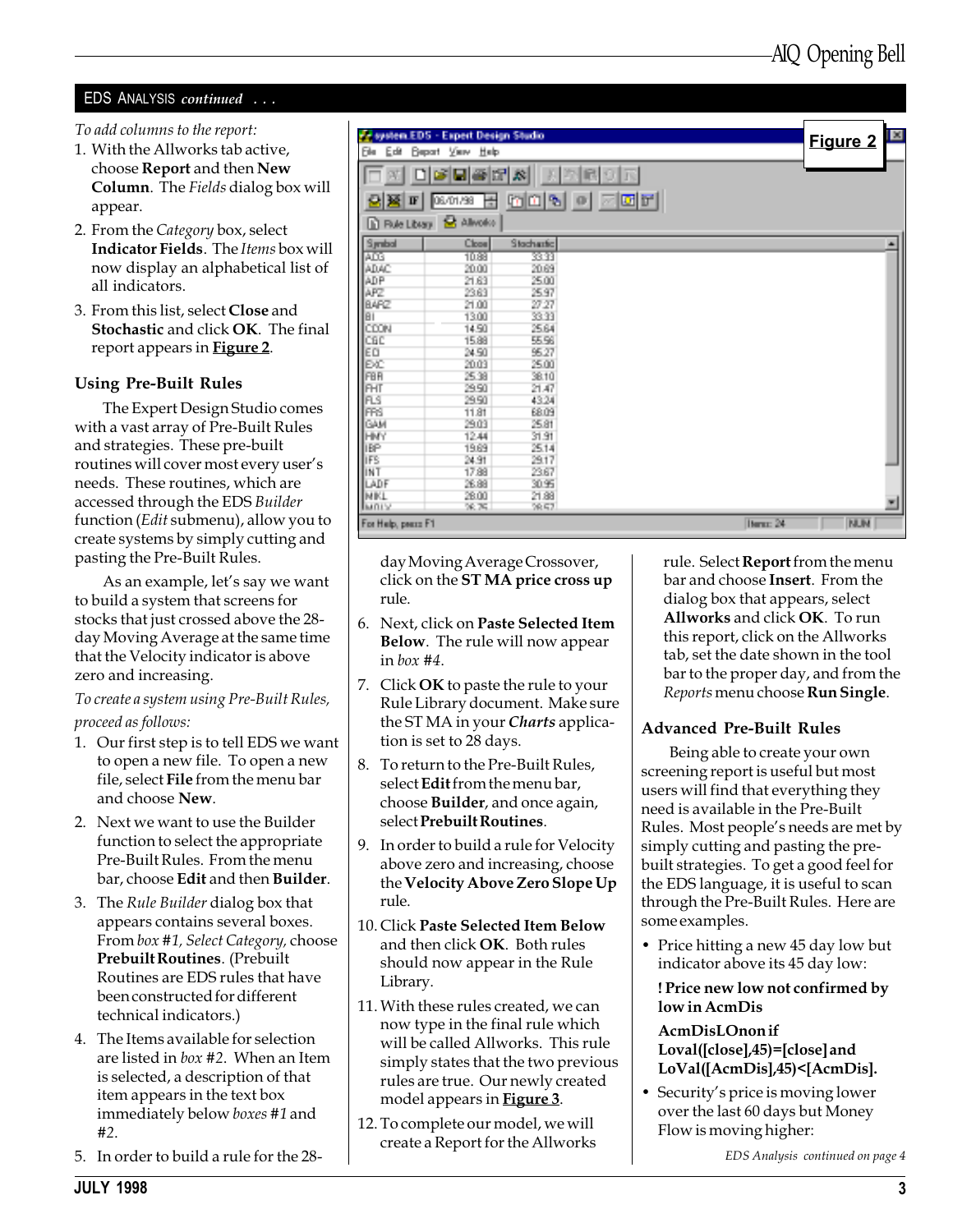### AIQ Opening Bell

| EDS ANALYSIS continued                                                                                                                                    |                                                                                                                                               |            |
|-----------------------------------------------------------------------------------------------------------------------------------------------------------|-----------------------------------------------------------------------------------------------------------------------------------------------|------------|
| ! Moneyflow slope is up while<br>price slope is down                                                                                                      | V Untilled - Expert Design Studio<br><b>Beport View Help</b><br>旧曲。<br>Fы                                                                     | Figure 3   |
| MFupPRICEdnif<br>Slope([Mnyflow],60)>0 and<br>$Slope([close], 60)$ <0.                                                                                    | 미여민족법의<br>個り民<br>08/03/98 圖<br>四面图<br>$\oplus$<br>正                                                                                           |            |
| • Security rises above its Intermediate<br>Term Moving Average:                                                                                           | <b>B</b> Rule Library<br>! Price cross up the ST MA                                                                                           |            |
| ! Price cross up the IT MA                                                                                                                                | STMApriceUP if VAL([close].1) <val([st [close[="" and="" ma].1]="">[ST MA].<br/>! Velocity is greater than zero and slope ascending</val([st> |            |
| <b>ITMApriceUPif</b><br>VAL([close],1) <val([itma],1)<br>and [close]&gt;[IT MA].</val([itma],1)<br>                                                       | VELTYabove0andUP if [Velocity]>0 and Slope([Velocity].10]>0.<br>Allworks if STMApriceUP and VELTYabove0andUP.                                 |            |
| • The MACD Phase Line rises above<br>its Signal Line:                                                                                                     |                                                                                                                                               |            |
| !MACDI crossover to the upside                                                                                                                            |                                                                                                                                               |            |
| $MACDxUP$ if $Val([MACD],1)$ <<br>Val([MACD Sig Line],1) and<br>[MACD] > [MACD Sig Line].                                                                 |                                                                                                                                               |            |
| These are only a few examples of<br>Pre-Built Rules. We can use these<br>rules as is or simply substitute differ-<br>ent indicators to create the desired | Ln 8, Cal 48<br>For Help, peace F1                                                                                                            | <b>NUM</b> |

This model sounds difficult to program but we can simply modify two of the pre-built routines listed above. To create a rule that screens for a new 21 Day Low in the stock without an equivalent low in Positive Volume Index, we modify the first of the Pre-Built Rules listed above. Simply substitute the Positive Volume

| <b>Unlilled - Expert Design Studio</b>                                                                                       | <b>Figure 4</b> |
|------------------------------------------------------------------------------------------------------------------------------|-----------------|
| Edit Beport View Help<br>Film                                                                                                |                 |
| 日曜日  晉昭  8   天  次 <br>圖列民                                                                                                    |                 |
| 꿈 [페이팅] 이 제피러]<br>06/02/98<br>$\mathbb{F}$<br>34.                                                                            |                 |
| <b>In Rue Library</b>                                                                                                        |                 |
| Rule1 if Loval(lobse].21]=[close] and LoVal[[P-Vol].21]<[P-Vol].<br>Rule2 if Stope([Velocity].15]>0 and Stope[[close].15)<0. |                 |
| allworks if rule1 and rule2.                                                                                                 |                 |
|                                                                                                                              |                 |
|                                                                                                                              |                 |
|                                                                                                                              |                 |
|                                                                                                                              |                 |
|                                                                                                                              |                 |
|                                                                                                                              |                 |
|                                                                                                                              |                 |
| Ln 4, Cal 29<br>For Help, peace F1                                                                                           | <b>BUM</b>      |

Index indicator in place of the Accumulation/Distribution indicator and then substitute 21 days instead of the 45 days. Here is the resulting rule:

### Rule1 if Loval([close],21)=[close] and LoVal([P-Vol],21)<[P-Vol].

 To screen for stocks that have moved lower over a 15 day time horizon at the same time that the Velocity indicator rose, we'll use the second Rre-Built Rule listed above and substitute Velocity in place of Money Flow, and substitute 15 days instead of 60 days. The rule looks like this:

### Rule2 if Slope([Velocity],15)>0 and Slope([close],15)<0.

A final rule is created called "Allworks" which states that only those stocks that pass both rules are kept. The resulting EDS file appears in Figure 4. Our "complicated" screening technique is created by simply substituting the appropriate indicators and parameters into a prebuilt routine.

### Running a backtest

The Expert Design Studio not only allows you to create your own trading systems but it also provides a complete and thorough backtester. This

model.

same time horizon.

As an example, let's create a model that screens for stocks that 1) have hit a new 21 Day Low but the Positive Volume Index was not at a 21 day low and 2) are moving lower over the last 15 days but the Velocity indicator is moving higher over the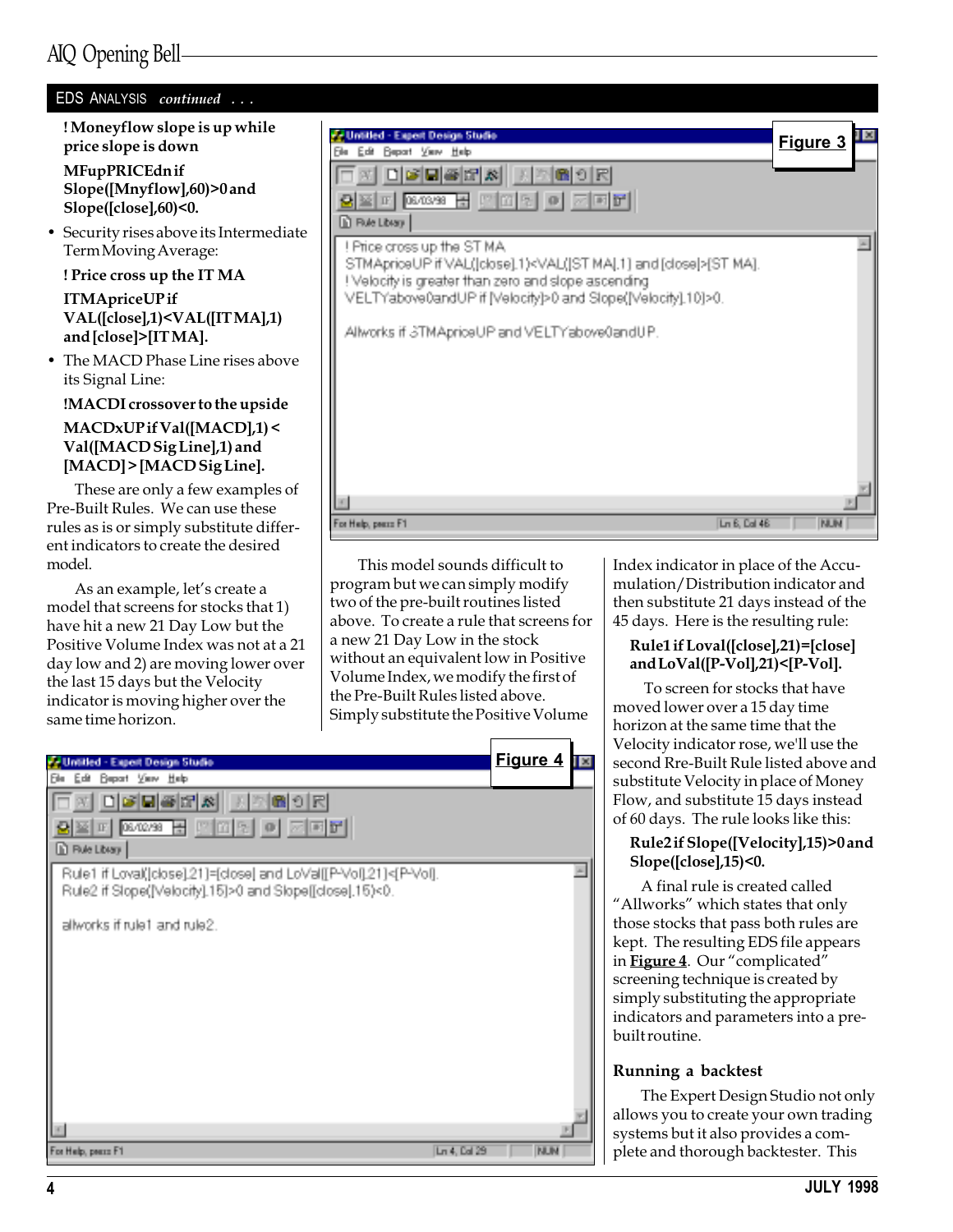### EDS ANALYSIS continued ...

backtester will quickly scan the securities in your database and report the average return per trade using the strategy along with the average holding period. Many other statistics are reported including a listing of how returns compare to equivalent trades in the S&P 500 index.

To demonstrate the backtester, we'll run an historical test on the trading system that was just created. This system screened for stocks that just crossed above the 28-day Moving Average at the same time that the Velocity indicator was above zero and increasing.

To run a backtest, proceed as follows:

- 1. Click on the Allworks report tab that was created in Step 12 above.
- 2. Select Report from the menu bar and choose New Backtest. The first in a series of dialog boxes appears. These boxes are used to set up a backtest for the selected rule.
- 3. The first box titled Test Name shows the default name assigned to the test. Click Next to move to the next dialog box.
- 4. From the next box, titled Entry, select Buy long and enter SPX for the index we want to compare our results to. Click Next.
- 5. In the next box titled Range, enter the date range that will be used for the backtest (6/13/96 through 6/ 12/98). Click Next.
- 6. The last box, Exit, is used to set the sell strategy for the test.
	- Select the first choice only if you want to hold all positions for the same fixed time period. The default holding period is 21 days.
	- The second choice, Trade It, can be used to employ more active sell strategies. These include a simple trailing stop or stops that allow for entering different percentages for capital protection and profit protection. You can also elect to exit on a sell rule that you create in the Rule Library.



- For our backtest we will use a fixed stop strategy with a simple 21-day holding period.
- 7. After completing all entries, click Finish. The screen is automatically switched to Test View where tests are run and test reports are viewed.
- 8. By default, the backtest we have set up will screen all the stocks in our database. You can also run the test on a list, an industry group, or only the mutual funds in your database. To change the default from your entire database, do as follows:
	- From the File menu, choose Properties.
	- In our test, we'll run the strategy only on stocks that are in the S&P 500. From the Tickers in List list box, choose SP500.
	- Click OK.
- 9. To run the backtest, select **Test** from the menu bar and choose **Run**. When the test is completed the Summary test report will appear in the main window (see Figure 5).

From the results of the backtest, we see that 1814 trades took place over the two year time period with an average gain of 1.97% for the fixed 21 day holding period. That's a 23.6%

average annual rate of return. If you bought the S&P 500 instead of the stocks, the average gain per trade was 2.23%. The annualized buy and hold return was 31.15%

To see a listing of the individual trades, click on the Positions tab.

Note: When you are in Test View, you can return to the report/rule screen by selecting View from the menu bar and choosing Report View. To return to the test screen, select View from the menu bar and choose Test View. Before moving to the test screen, a report tab must be active. You can not move to the Test View when the Rule Library is the active tab.

To run a new backtest, move to Test View and select Test from the menu bar and then choose Run. A dialog box is displayed which allow you to make changes to the testing parameters. Make any changes and click OK. When the test is completed, results from the modified backtest will appear.  $\blacksquare$ 

David Vomund publishes VIS Alert, a weekly investment newsletter. For a sample copy go to www.visalert.com or call (702) 831-1544.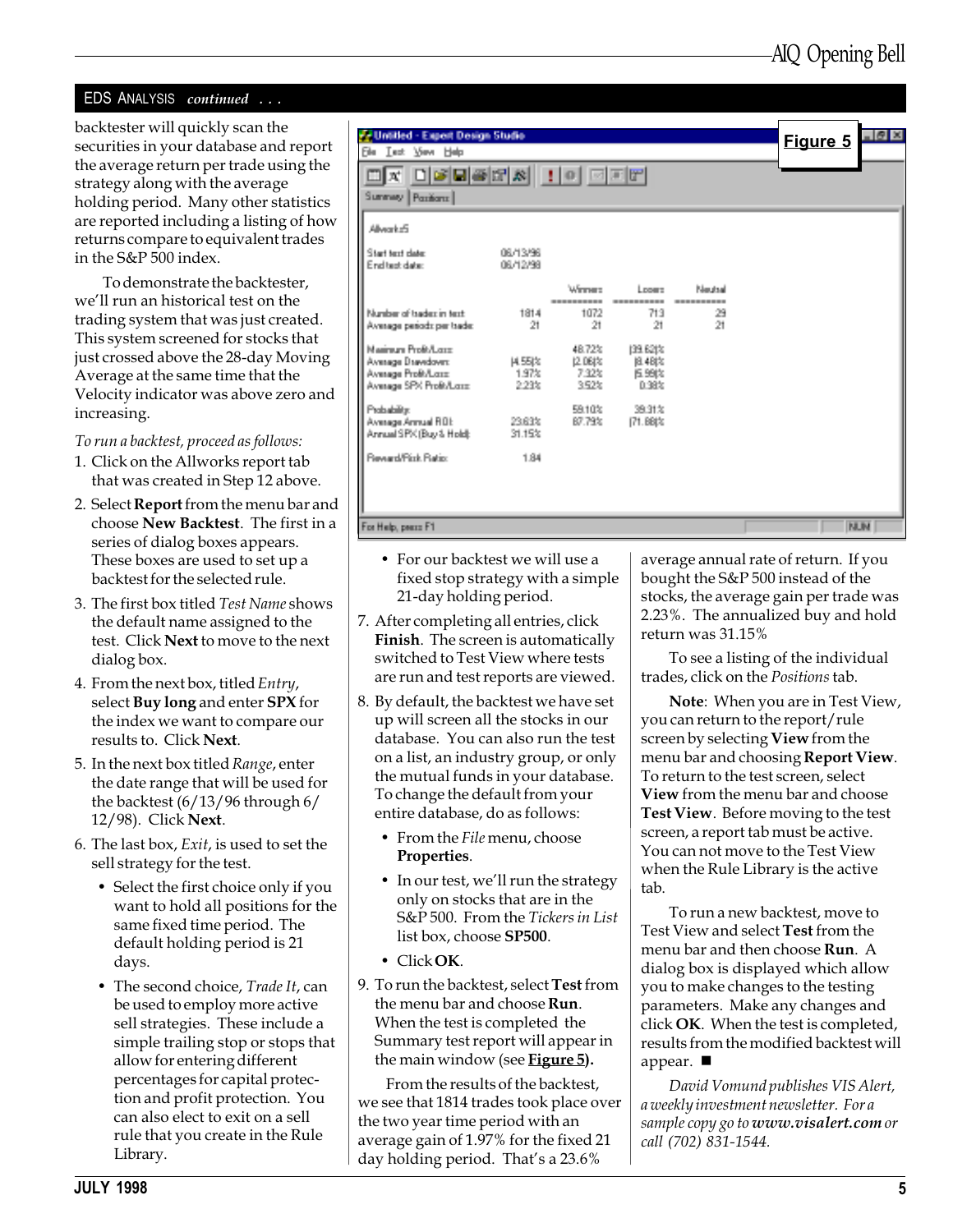### SHARING TECHNIQUES

# VETERAN AIQ USER'S POWER STRUCTURE: SIGNALS - CHARTS - INDICATORS

**A** the privilege of speaking to a veteran AIQ user about his trading style and the pitfalls that the privilege of speaking to a veteran AIQ user about his those new to technical analysis often encounter. This user, who has asked to remain anonymous, has interacted with many other AIQ users through his active membership in two AIQ User Groups plus attendance at four of our seminars. His own approach has many times been a topic of discussion and he has seen how others use the AIQ TradingExpert program. We are pleased to pass on to you the trading approach of this experienced AIQ user.

Our veteran user emphasizes that there is nothing new to his analysis style. Like many power users, he has read a lot of analysis books and has modeled his approach after top technicians such as John Murphy, Edwards and McGee, Tom DeMark, David Brown, Tony Sagami, and others.

First, let's explain some terms that we will use in this article:

- Major Trend the trend identified using a weekly chart.
- Short Term Trend the trend identified using a daily chart.
- $\bullet$  Lagging Indicators indicators that rely upon and follow price movement. They include Moving Averages, Price Phase, MACD, and DirMov.
- Leading Internal Momentum Indicators - indicators that measure price and time. They include the Stochastic and RSI.
- External Momentum Indicators indicators that add something other than price and time. Indicators that use volume fit this category. They include On Balance Volume and



Money Flow. For markets, we also use the Advance-Decline Line and New High/New Low indicator.

The analysis process proceeds in several steps.

1. Buy signal (limited to long positions only).

For market timing, the AIQ market timing signals can be used. For equities, any buy recommendation that the user considers important enough to justify looking at a chart applies. This may be a result of an Expert Rating buy signal, an appearance on one of AIQ's pre-built reports or an EDS (Expert Design Studio) report.

### 2. Chart analysis.

This stage is more important than indicator analysis. Identifying support and resistance levels is the key (see Opening Bell March 1998). Horizontal support or resistance trendlines are more reliable than sloping trendlines. For example, for one and one-half years Coca-Cola

could not get through \$45 until 9/94 when it finally broke through this price barrier. This represents one and one-half years of specific repetitive human behavior near the \$45 level.

Weekly charts are analyzed first to establish the major trend and then daily charts are used, looking for continuation or reversal formations (see Opening Bell October 1997).

### 3. Indicator analysis.

Indicator analysis starts with a leading internal momentum indicator in order to determine the direction of price momentum. The RSI is the indicator of choice, where a reading above 50 signifies an uptrend and a reading below 50 signifies a downtrend. A cross above 50 serves as an early alert to a possible change in the direction of momentum but it gives no indication as to the extent of the move. Confirmation is needed.

Trading based on leading indicators is dangerous without confirmation from one or two lagging internal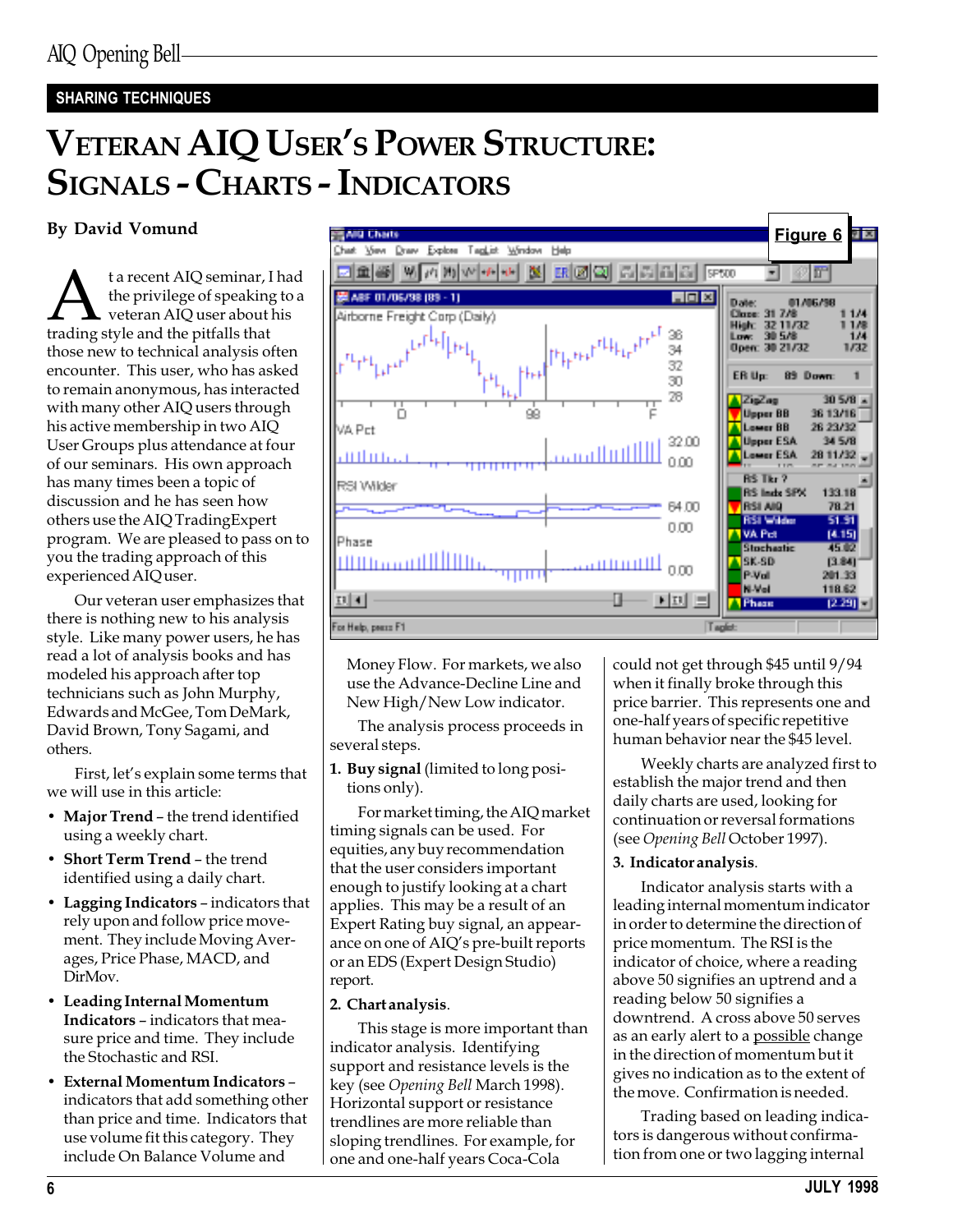### SHARING TECHNIQUES continued . . .

lagging indicators helps to reduce the number of bad signals.

Finally, we look at external momentum indicators to broaden our perspective. Bringing in elements outside of price action shines a different light on our analysis and keeps us from duplicating our effort.

To demonstrate how indicator analysis is applied, we'll look at the activity in Airborne Freight (ABF), shown in **Figure 6**. On January  $6$ , the RSI Wilder indicator (leading internal momentum indicator) moved from below 50 to above 50. The Phase indicator (lagging internal momentum indicator) moved above zero two days later while the VA Pct indicator (external momentum indicator) moved to positive territory the following day. The stock then rallied to the upper AIQ Band at \$41 before retracing back to the 28 day Exponentially Smoothed Average.

After falling to its moving average, the stock found support and began to rally once again (**Figure 7**). The RSI Wilder rose above 50 on March 9. The Phase indicator was already positive but the VA Pct indicator failed to move



into positive territory, even though ABF rallied for the next seven days. No trade was executed and ABF fell to a new near-term low.

New users often rely too heavily on indicators at the expense of the charts. The indicators are used to confirm the original buy signal. With so many indicators available, users can get trapped into analysis paralysis. Using three to five indicators is sufficient. By using at least one indicator of each type, we know that we are not duplicating our analysis.  $\blacksquare$ 

| <b>STOCK DATA MAINTENANCE</b>                                               |             |     |                                |                         |             |     |                         |
|-----------------------------------------------------------------------------|-------------|-----|--------------------------------|-------------------------|-------------|-----|-------------------------|
| The following table shows past and future stock splits and large dividends: |             |     |                                |                         |             |     |                         |
| <b>Stock</b>                                                                |             |     | Ticker Split/Div. Approx. Date | <b>Stock</b>            | Ticker      |     | Split/Div. Approx. Date |
| Popular Inc.                                                                | <b>BPOP</b> | 2:1 | 07/02/98                       | <b>ProgressSoftware</b> | PRGS        | 3:2 | 07/14/98                |
| Coastal Corp.                                                               | CGP         | 2:1 | 07/02/98                       | Southern Union Co.      | <b>SUG</b>  | 3:2 | 07/14/98                |
| Allstate Corp.                                                              | ALL         | 2:1 | 07/02/98                       | <b>Tower Automotive</b> | <b>TWR</b>  | 2:1 | 07/16/98                |
| Home Depot                                                                  | HD          | 2:1 | 07/06/98                       | Ralston Purina          | RAL         | 3:1 | 07/16/98                |
| Cascade Bancorp                                                             | <b>CACB</b> | 3:2 | 07/07/98                       | Arden Group             | ARDNA       | 4:1 | 07/16/98                |
| State Auto Financial                                                        | <b>STFC</b> | 2:1 | 07/09/98                       | Health Mgmt Assoc.      | <b>HMA</b>  | 3:2 | 07/20/98                |
| Disney (Walt)                                                               | <b>DIS</b>  | 3:1 | 07/10/98                       | Earthgrains Co.         | <b>EGR</b>  | 2:1 | 07/21/98                |
| Masco Corp.                                                                 | <b>MAS</b>  | 2:1 | 07/13/98                       | Decorator Ind.          | DП          | 5:4 | 07/22/98                |
| Tootsie Roll Ind.                                                           | TR          | 2:1 | 07/14/98                       | Camco Financial         | <b>CAFI</b> | 3:2 | 07/24/98                |
|                                                                             |             |     |                                |                         |             |     |                         |

#### Trading Suspended:

ITT Corp (ITT), Amax Gold (AU), Digital Equipment (DEC), Dynatech Corp (DYT), Farah Inc. (FRA), Illinois Central Corp (IC), LCI Int'l (LCI), Long Island Lighting (LIL), Lukens Inc. (LUC), OHM Corp (OHM), Satety Kleen Corp. (SK), Showboat Inc. (SBO), Weatherford Enterra Inc. (WII), Zurn Inds (ZRN)

#### Name/Ticker Changes:

Borland Intl (BORL) to Inprise Corp (INPR), Boston Edison (BSE) to BEC Energy (BSE), Minnesota Power & Light (MPL) to Minnesota Power Inc. (MPL), Quicksilver Inc. (QUIK) to Quicksilver Inc. (ZQK), RPM Inc. (RPOW) to RPM Inc. (RPM), US West Mecia Group (UMG) to MediaOne Group Inc. (UMG), Williams-Sonoma (WSGC) to Williams-Sonoma Inc. (WSM), Woolworth Corp (Z) to Venator Group (Z)